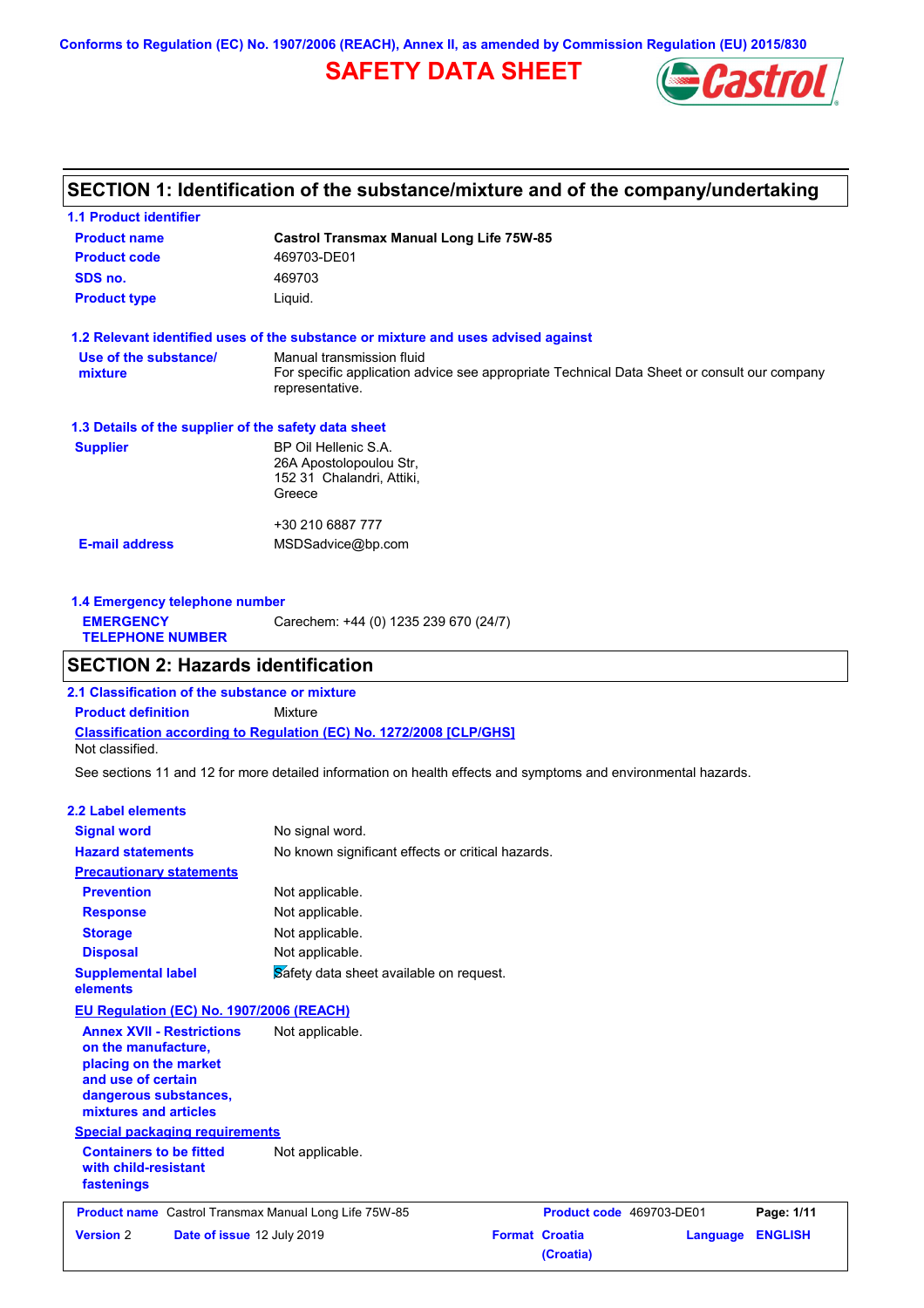# **SECTION 2: Hazards identification**

| <b>Tactile warning of danger</b>                                                                                         | Not applicable.                                                                                               |
|--------------------------------------------------------------------------------------------------------------------------|---------------------------------------------------------------------------------------------------------------|
| 2.3 Other hazards                                                                                                        |                                                                                                               |
| <b>Results of PBT and vPvB</b><br>assessment                                                                             | Product does not meet the criteria for PBT or vPvB according to Regulation (EC) No. 1907/2006.<br>Annex XIII. |
| <b>Product meets the criteria</b><br>for PBT or vPvB according<br>to Regulation (EC) No.<br><b>1907/2006, Annex XIII</b> | This mixture does not contain any substances that are assessed to be a PBT or a vPvB.                         |
| Other hazards which do<br>not result in classification                                                                   | Defatting to the skin.                                                                                        |

# **SECTION 3: Composition/information on ingredients**

# **3.2 Mixtures**

Synthetic base stock. Proprietary performance additives. Mixture **Product definition**

| <b>Product/ingredient</b><br>name      | <b>Identifiers</b>                                              | %           | <b>Regulation (EC) No.</b><br>1272/2008 [CLP] | <b>Type</b> |
|----------------------------------------|-----------------------------------------------------------------|-------------|-----------------------------------------------|-------------|
| 1-Decene, homopolymer,<br>hydrogenated | REACH #: 01-2119486452-34<br>EC: 500-183-1<br>CAS: 68037-01-4   | $≥25 - ≤50$ | Asp. Tox. 1, H304                             | $[1]$       |
| Dec-1-ene, trimers, hydrogenated       | REACH #: 01-2119493949-12<br>EC: 500-393-3<br>CAS: 157707-86-3  | 225 - ≤50   | Asp. Tox. 1, H304                             | $[1]$       |
| Dec-1-ene, dimers, hydrogenated        | REACH #: 01-2119493069-28<br>$EC: 500-228-5$<br>CAS: 68649-11-6 | $≥10 - ≤25$ | Acute Tox. 4, H332<br>Asp. Tox. 1, H304       | $[1]$       |

### **See Section 16 for the full text of the H statements declared above.**

### **Type**

[1] Substance classified with a health or environmental hazard

[2] Substance with a workplace exposure limit

[3] Substance meets the criteria for PBT according to Regulation (EC) No. 1907/2006, Annex XIII

[4] Substance meets the criteria for vPvB according to Regulation (EC) No. 1907/2006, Annex XIII

[5] Substance of equivalent concern

[6] Additional disclosure due to company policy

Occupational exposure limits, if available, are listed in Section 8.

### **SECTION 4: First aid measures**

### **4.1 Description of first aid measures**

| <b>Eye contact</b>                | In case of contact, immediately flush eyes with plenty of water for at least 15 minutes. Eyelids<br>should be held away from the eyeball to ensure thorough rinsing. Check for and remove any<br>contact lenses. Get medical attention. |
|-----------------------------------|-----------------------------------------------------------------------------------------------------------------------------------------------------------------------------------------------------------------------------------------|
| <b>Skin contact</b>               | Wash skin thoroughly with soap and water or use recognised skin cleanser. Remove<br>contaminated clothing and shoes. Wash clothing before reuse. Clean shoes thoroughly before<br>reuse. Get medical attention if irritation develops.  |
| <b>Inhalation</b>                 | If inhaled, remove to fresh air. Get medical attention if symptoms occur.                                                                                                                                                               |
| <b>Ingestion</b>                  | Do not induce vomiting unless directed to do so by medical personnel. Get medical attention if<br>symptoms occur.                                                                                                                       |
| <b>Protection of first-aiders</b> | No action shall be taken involving any personal risk or without suitable training. It may be<br>dangerous to the person providing aid to give mouth-to-mouth resuscitation.                                                             |

### **4.2 Most important symptoms and effects, both acute and delayed**

See Section 11 for more detailed information on health effects and symptoms.

| <b>Potential acute health effects</b> |                                                                                                     |                       |                          |                |
|---------------------------------------|-----------------------------------------------------------------------------------------------------|-----------------------|--------------------------|----------------|
| <b>Inhalation</b>                     | Vapour inhalation under ambient conditions is not normally a problem due to low vapour<br>pressure. |                       |                          |                |
| <b>Ingestion</b>                      | No known significant effects or critical hazards.                                                   |                       |                          |                |
| <b>Skin contact</b>                   | Defatting to the skin. May cause skin dryness and irritation.                                       |                       |                          |                |
| Eye contact                           | No known significant effects or critical hazards.                                                   |                       |                          |                |
|                                       | <b>Product name</b> Castrol Transmax Manual Long Life 75W-85                                        |                       | Product code 469703-DE01 | Page: 2/11     |
| <b>Version 2</b>                      | Date of issue 12 July 2019                                                                          | <b>Format Croatia</b> | Language                 | <b>ENGLISH</b> |
|                                       |                                                                                                     | (Croatia)             |                          |                |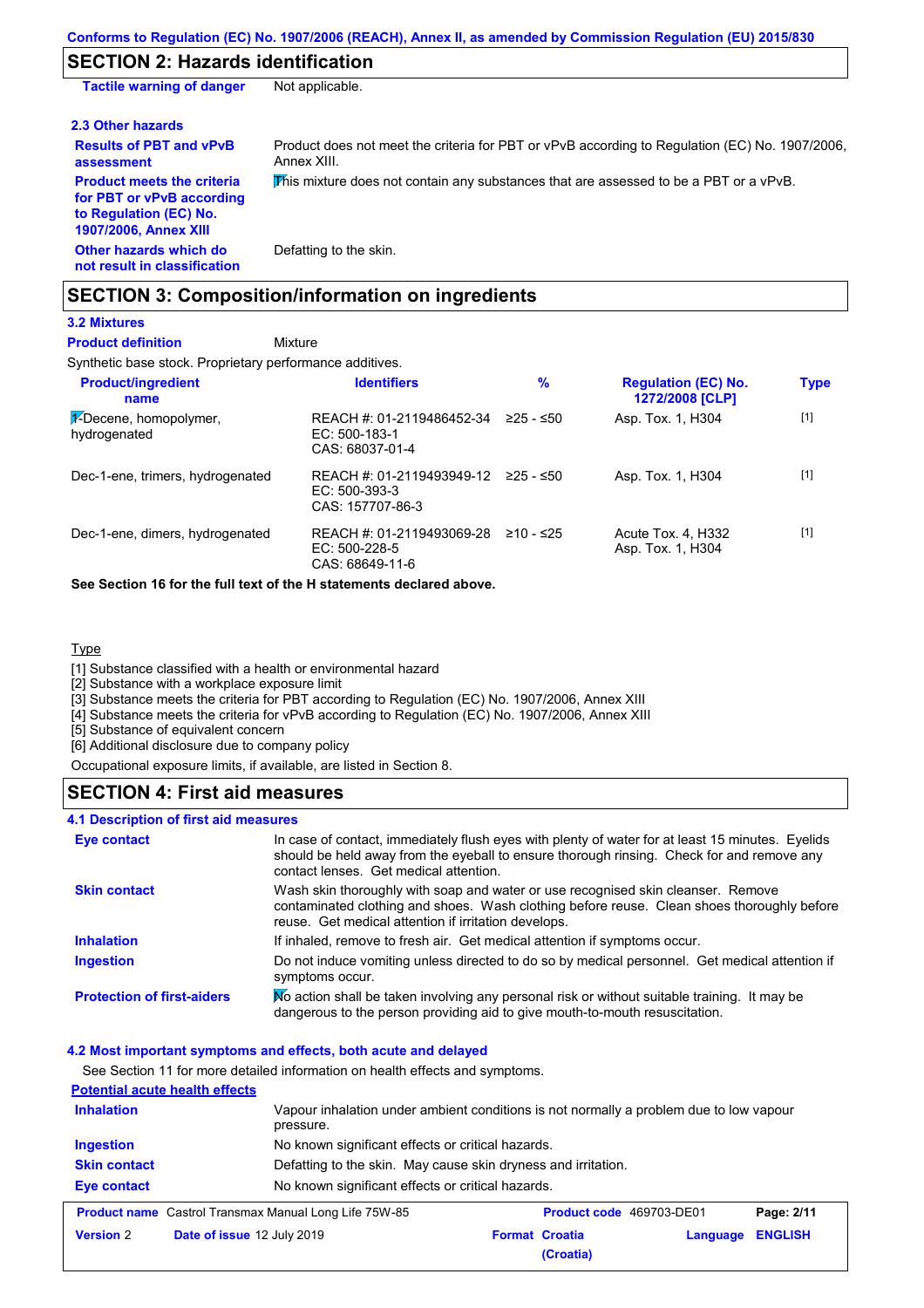### **Conforms to Regulation (EC) No. 1907/2006 (REACH), Annex II, as amended by Commission Regulation (EU) 2015/830**

# **SECTION 4: First aid measures**

| Delayed and immediate effects as well as chronic effects from short and long-term exposure |                                                                                                                   |  |
|--------------------------------------------------------------------------------------------|-------------------------------------------------------------------------------------------------------------------|--|
| <b>Inhalation</b>                                                                          | Overexposure to the inhalation of airborne droplets or aerosols may cause irritation of the<br>respiratory tract. |  |
| <b>Ingestion</b>                                                                           | Ingestion of large quantities may cause nausea and diarrhoea.                                                     |  |
| <b>Skin contact</b>                                                                        | Prolonged or repeated contact can defat the skin and lead to irritation and/or dermatitis.                        |  |
| Eye contact                                                                                | Potential risk of transient stinging or redness if accidental eye contact occurs.                                 |  |

### **4.3 Indication of any immediate medical attention and special treatment needed**

**Notes to physician** Treatment should in general be symptomatic and directed to relieving any effects.

# **SECTION 5: Firefighting measures**

| 5.1 Extinguishing media                                   |                                                                                                                                                                                                                                                                                                                                                                   |
|-----------------------------------------------------------|-------------------------------------------------------------------------------------------------------------------------------------------------------------------------------------------------------------------------------------------------------------------------------------------------------------------------------------------------------------------|
| <b>Suitable extinguishing</b><br>media                    | In case of fire, use foam, dry chemical or carbon dioxide extinguisher or spray.                                                                                                                                                                                                                                                                                  |
| <b>Unsuitable extinguishing</b><br>media                  | Do not use water jet. The use of a water jet may cause the fire to spread by splashing the<br>burning product.                                                                                                                                                                                                                                                    |
| 5.2 Special hazards arising from the substance or mixture |                                                                                                                                                                                                                                                                                                                                                                   |
| <b>Hazards from the</b><br>substance or mixture           | In a fire or if heated, a pressure increase will occur and the container may burst.                                                                                                                                                                                                                                                                               |
| <b>Hazardous combustion</b><br>products                   | Combustion products may include the following:<br>carbon oxides (CO, CO <sub>2</sub> ) (carbon monoxide, carbon dioxide)                                                                                                                                                                                                                                          |
| <b>5.3 Advice for firefighters</b>                        |                                                                                                                                                                                                                                                                                                                                                                   |
| <b>Special precautions for</b><br>fire-fighters           | No action shall be taken involving any personal risk or without suitable training. Promptly<br>isolate the scene by removing all persons from the vicinity of the incident if there is a fire.                                                                                                                                                                    |
| <b>Special protective</b><br>equipment for fire-fighters  | Fire-fighters should wear appropriate protective equipment and self-contained breathing<br>apparatus (SCBA) with a full face-piece operated in positive pressure mode. Clothing for fire-<br>fighters (including helmets, protective boots and gloves) conforming to European standard EN<br>469 will provide a basic level of protection for chemical incidents. |

# **SECTION 6: Accidental release measures**

|                                                          | 6.1 Personal precautions, protective equipment and emergency procedures                                                                                                                                                                                                                                                                                                                        |
|----------------------------------------------------------|------------------------------------------------------------------------------------------------------------------------------------------------------------------------------------------------------------------------------------------------------------------------------------------------------------------------------------------------------------------------------------------------|
| For non-emergency<br>personnel                           | No action shall be taken involving any personal risk or without suitable training. Evacuate<br>surrounding areas. Keep unnecessary and unprotected personnel from entering. Do not touch<br>or walk through spilt material. Floors may be slippery; use care to avoid falling. Put on<br>appropriate personal protective equipment.                                                            |
| For emergency responders                                 | Entry into a confined space or poorly ventilated area contaminated with vapour, mist or fume is<br>extremely hazardous without the correct respiratory protective equipment and a safe system of<br>work. Wear self-contained breathing apparatus. Wear a suitable chemical protective suit.<br>Chemical resistant boots. See also the information in "For non-emergency personnel".           |
| <b>6.2 Environmental</b><br>precautions                  | Avoid dispersal of spilt material and runoff and contact with soil, waterways, drains and sewers.<br>Inform the relevant authorities if the product has caused environmental pollution (sewers,<br>waterways, soil or air).                                                                                                                                                                    |
| 6.3 Methods and material for containment and cleaning up |                                                                                                                                                                                                                                                                                                                                                                                                |
| <b>Small spill</b>                                       | Stop leak if without risk. Move containers from spill area. Absorb with an inert material and<br>place in an appropriate waste disposal container. Dispose of via a licensed waste disposal<br>contractor.                                                                                                                                                                                     |
| <b>Large spill</b>                                       | Stop leak if without risk. Move containers from spill area. Prevent entry into sewers, water<br>courses, basements or confined areas. Contain and collect spillage with non-combustible,<br>absorbent material e.g. sand, earth, vermiculite or diatomaceous earth and place in container<br>for disposal according to local regulations. Dispose of via a licensed waste disposal contractor. |
| 6.4 Reference to other<br><b>sections</b>                | See Section 1 for emergency contact information.<br>See Section 5 for firefighting measures.<br>See Section 8 for information on appropriate personal protective equipment.<br>See Section 12 for environmental precautions.<br>See Section 13 for additional waste treatment information.                                                                                                     |

| <b>Product name</b> Castrol Transmax Manual Long Life 75W-85 |                                   | <b>Product code</b> 469703-DE01 |                       | Page: 3/11       |  |
|--------------------------------------------------------------|-----------------------------------|---------------------------------|-----------------------|------------------|--|
| <b>Version</b> 2                                             | <b>Date of issue 12 July 2019</b> |                                 | <b>Format Croatia</b> | Language ENGLISH |  |
|                                                              |                                   |                                 | (Croatia)             |                  |  |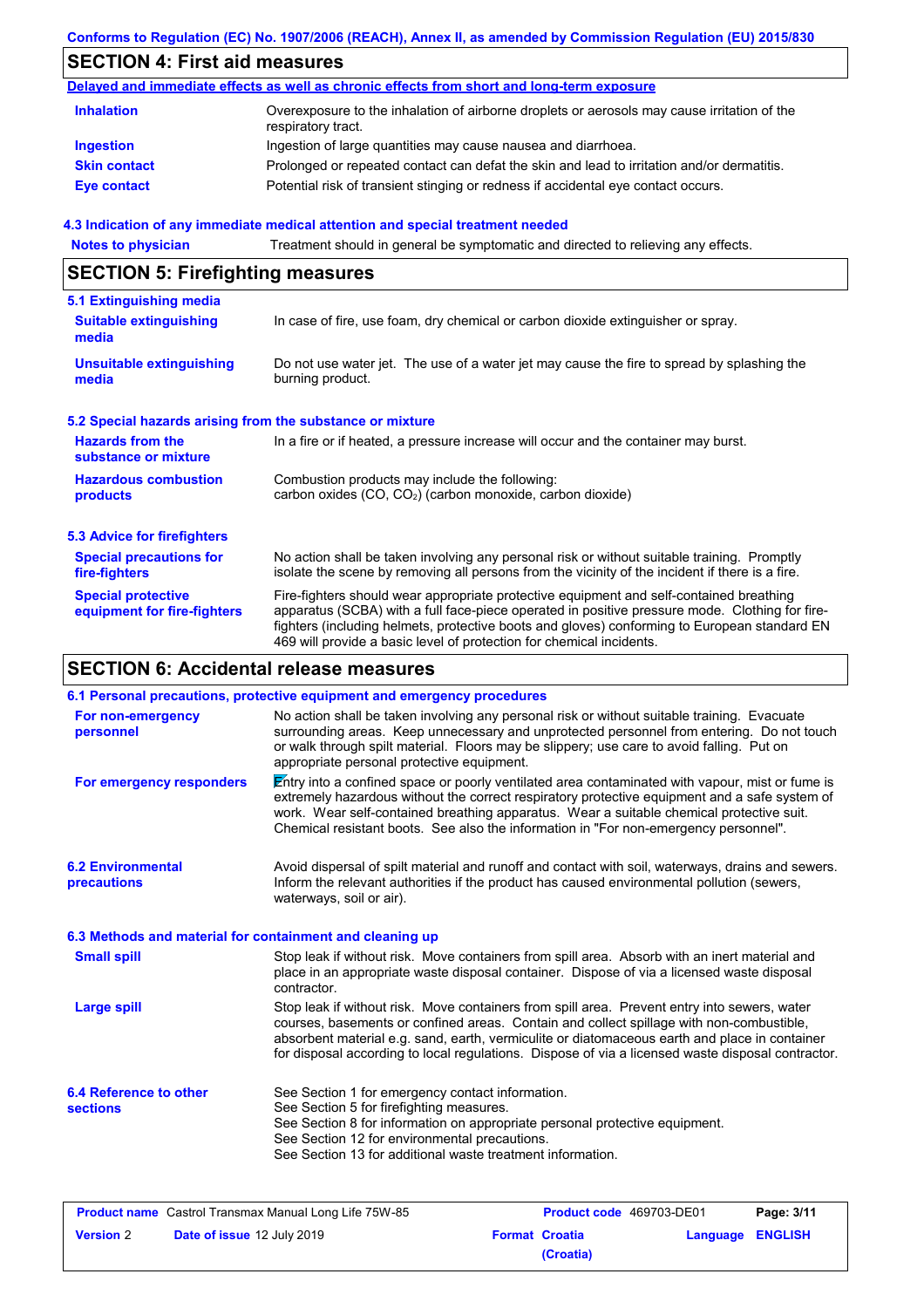# **SECTION 7: Handling and storage**

| 7.1 Precautions for safe handling                                                    |                                                                                                                                                                                                                                                                                                                                                                                                                                                                                          |
|--------------------------------------------------------------------------------------|------------------------------------------------------------------------------------------------------------------------------------------------------------------------------------------------------------------------------------------------------------------------------------------------------------------------------------------------------------------------------------------------------------------------------------------------------------------------------------------|
| <b>Protective measures</b>                                                           | Put on appropriate personal protective equipment.                                                                                                                                                                                                                                                                                                                                                                                                                                        |
| <b>Advice on general</b><br>occupational hygiene                                     | Eating, drinking and smoking should be prohibited in areas where this material is handled,<br>stored and processed. Wash thoroughly after handling. Remove contaminated clothing and<br>protective equipment before entering eating areas. See also Section 8 for additional<br>information on hygiene measures.                                                                                                                                                                         |
| <b>7.2 Conditions for safe</b><br>storage, including any<br><b>incompatibilities</b> | Store in accordance with local regulations. Store in a dry, cool and well-ventilated area, away<br>from incompatible materials (see Section 10). Keep away from heat and direct sunlight. Keep<br>container tightly closed and sealed until ready for use. Containers that have been opened must<br>be carefully resealed and kept upright to prevent leakage. Store and use only in equipment/<br>containers designed for use with this product. Do not store in unlabelled containers. |
| <b>Not suitable</b>                                                                  | Prolonged exposure to elevated temperature.                                                                                                                                                                                                                                                                                                                                                                                                                                              |
| 7.3 Specific end use(s)                                                              |                                                                                                                                                                                                                                                                                                                                                                                                                                                                                          |
| <b>Recommendations</b>                                                               | See section 1.2 and Exposure scenarios in annex, if applicable.                                                                                                                                                                                                                                                                                                                                                                                                                          |

# **SECTION 8: Exposure controls/personal protection**

### **8.1 Control parameters**

**Occupational exposure limits** No exposure limit value known.

Whilst specific OELs for certain components may be shown in this section, other components may be present in any mist, vapour or dust produced. Therefore, the specific OELs may not be applicable to the product as a whole and are provided for guidance only.

### **Recommended monitoring procedures**

If this product contains ingredients with exposure limits, personal, workplace atmosphere or biological monitoring may be required to determine the effectiveness of the ventilation or other control measures and/or the necessity to use respiratory protective equipment. Reference should be made to monitoring standards, such as the following: European Standard EN 689 (Workplace atmospheres - Guidance for the assessment of exposure by inhalation to chemical agents for comparison with limit values and measurement strategy) European Standard EN 14042 (Workplace atmospheres - Guide for the application and use of procedures for the assessment of exposure to chemical and biological agents) European Standard EN 482 (Workplace atmospheres - General requirements for the performance of procedures for the measurement of chemical agents) Reference to national guidance documents for methods for the determination of hazardous substances will also be required.

### **Derived No Effect Level**

No DNELs/DMELs available.

### **Predicted No Effect Concentration**

No PNECs available

| <b>Appropriate engineering</b><br>controls                   | Provide exhaust ventilation or other engineering controls to keep the relevant airborne<br>concentrations below their respective occupational exposure limits.<br>All activities involving chemicals should be assessed for their risks to health, to ensure<br>exposures are adequately controlled. Personal protective equipment should only be considered<br>after other forms of control measures (e.g. engineering controls) have been suitably evaluated.<br>Personal protective equipment should conform to appropriate standards, be suitable for use, be<br>kept in good condition and properly maintained.<br>Your supplier of personal protective equipment should be consulted for advice on selection and<br>appropriate standards. For further information contact your national organisation for standards.<br>The final choice of protective equipment will depend upon a risk assessment. It is important to<br>ensure that all items of personal protective equipment are compatible. |
|--------------------------------------------------------------|---------------------------------------------------------------------------------------------------------------------------------------------------------------------------------------------------------------------------------------------------------------------------------------------------------------------------------------------------------------------------------------------------------------------------------------------------------------------------------------------------------------------------------------------------------------------------------------------------------------------------------------------------------------------------------------------------------------------------------------------------------------------------------------------------------------------------------------------------------------------------------------------------------------------------------------------------------------------------------------------------------|
| <b>Individual protection measures</b>                        |                                                                                                                                                                                                                                                                                                                                                                                                                                                                                                                                                                                                                                                                                                                                                                                                                                                                                                                                                                                                         |
| <b>Hygiene measures</b>                                      | Wash hands, forearms and face thoroughly after handling chemical products, before eating,<br>smoking and using the lavatory and at the end of the working period. Ensure that eyewash<br>stations and safety showers are close to the workstation location.                                                                                                                                                                                                                                                                                                                                                                                                                                                                                                                                                                                                                                                                                                                                             |
| <b>Respiratory protection</b>                                | In case of insufficient ventilation, wear suitable respiratory equipment.<br>The correct choice of respiratory protection depends upon the chemicals being handled, the<br>conditions of work and use, and the condition of the respiratory equipment. Safety procedures<br>should be developed for each intended application. Respiratory protection equipment should<br>therefore be chosen in consultation with the supplier/manufacturer and with a full assessment<br>of the working conditions.                                                                                                                                                                                                                                                                                                                                                                                                                                                                                                   |
| <b>Eye/face protection</b>                                   | Safety glasses with side shields.                                                                                                                                                                                                                                                                                                                                                                                                                                                                                                                                                                                                                                                                                                                                                                                                                                                                                                                                                                       |
| <b>Skin protection</b>                                       |                                                                                                                                                                                                                                                                                                                                                                                                                                                                                                                                                                                                                                                                                                                                                                                                                                                                                                                                                                                                         |
| <b>Product name</b> Castrol Transmax Manual Long Life 75W-85 | Product code 469703-DE01<br>Page: 4/11                                                                                                                                                                                                                                                                                                                                                                                                                                                                                                                                                                                                                                                                                                                                                                                                                                                                                                                                                                  |
| <b>Version 2</b><br>Date of issue 12 July 2019               | <b>Format Croatia</b><br><b>ENGLISH</b><br>Language<br>(Croatia)                                                                                                                                                                                                                                                                                                                                                                                                                                                                                                                                                                                                                                                                                                                                                                                                                                                                                                                                        |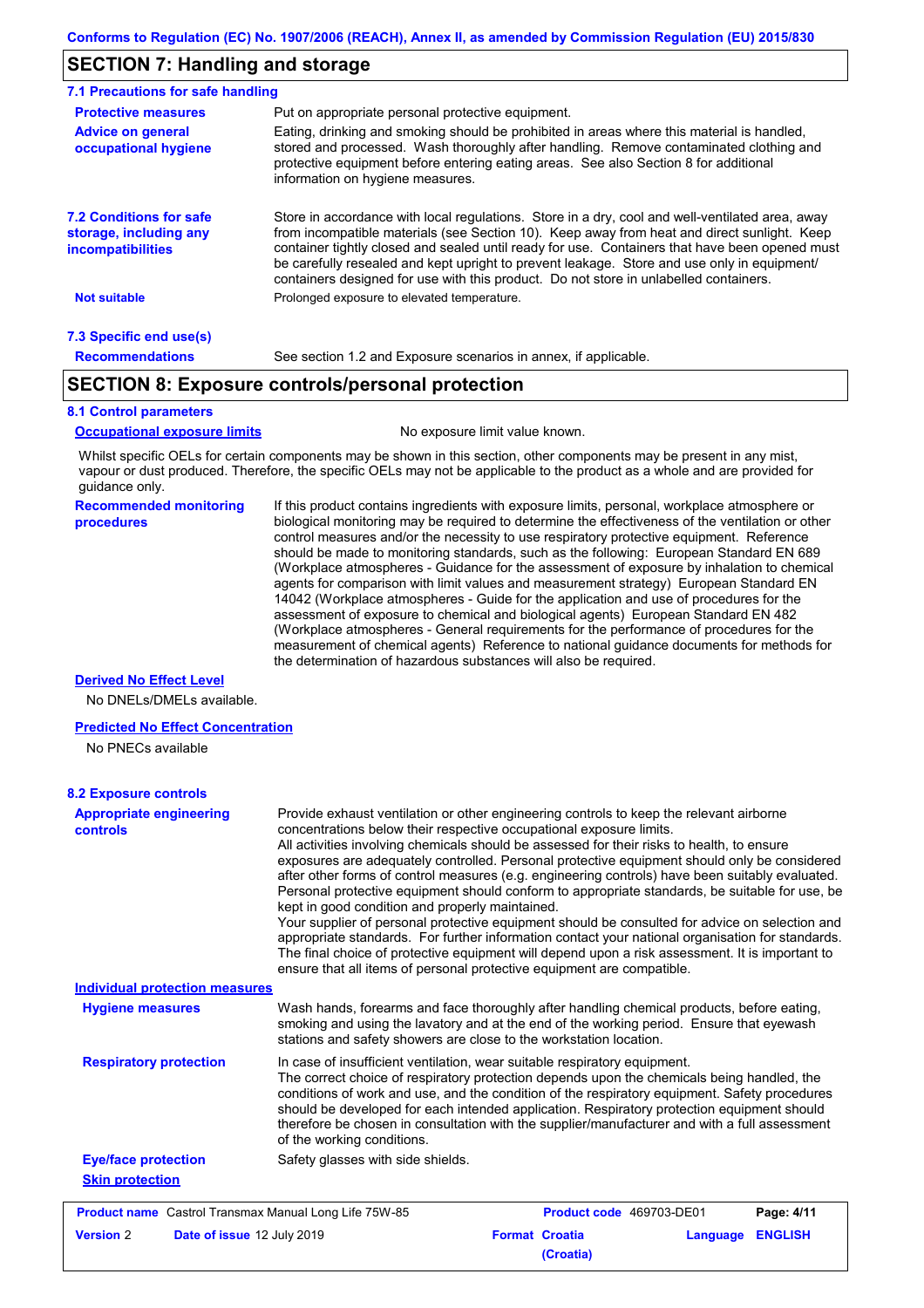### **SECTION 8: Exposure controls/personal protection**

### **Hand protection General Information:**

Because specific work environments and material handling practices vary, safety procedures should be developed for each intended application. The correct choice of protective gloves depends upon the chemicals being handled, and the conditions of work and use. Most gloves provide protection for only a limited time before they must be discarded and replaced (even the best chemically resistant gloves will break down after repeated chemical exposures).

Gloves should be chosen in consultation with the supplier / manufacturer and taking account of a full assessment of the working conditions.

Recommended: Nitrile gloves. **Breakthrough time:**

Breakthrough time data are generated by glove manufacturers under laboratory test conditions and represent how long a glove can be expected to provide effective permeation resistance. It is important when following breakthrough time recommendations that actual workplace conditions are taken into account. Always consult with your glove supplier for up-to-date technical information on breakthrough times for the recommended glove type. Our recommendations on the selection of gloves are as follows:

Continuous contact:

Gloves with a minimum breakthrough time of 240 minutes, or >480 minutes if suitable gloves can be obtained.

If suitable gloves are not available to offer that level of protection, gloves with shorter breakthrough times may be acceptable as long as appropriate glove maintenance and replacement regimes are determined and adhered to.

Short-term / splash protection:

Recommended breakthrough times as above.

It is recognised that for short-term, transient exposures, gloves with shorter breakthrough times may commonly be used. Therefore, appropriate maintenance and replacement regimes must be determined and rigorously followed.

### **Glove Thickness:**

For general applications, we recommend gloves with a thickness typically greater than 0.35 mm.

It should be emphasised that glove thickness is not necessarily a good predictor of glove resistance to a specific chemical, as the permeation efficiency of the glove will be dependent on the exact composition of the glove material. Therefore, glove selection should also be based on consideration of the task requirements and knowledge of breakthrough times. Glove thickness may also vary depending on the glove manufacturer, the glove type and the glove model. Therefore, the manufacturers' technical data should always be taken into account to ensure selection of the most appropriate glove for the task.

Note: Depending on the activity being conducted, gloves of varying thickness may be required for specific tasks. For example:

 • Thinner gloves (down to 0.1 mm or less) may be required where a high degree of manual dexterity is needed. However, these gloves are only likely to give short duration protection and would normally be just for single use applications, then disposed of.

 • Thicker gloves (up to 3 mm or more) may be required where there is a mechanical (as well as a chemical) risk i.e. where there is abrasion or puncture potential.

**Skin and body**

Use of protective clothing is good industrial practice.

Personal protective equipment for the body should be selected based on the task being performed and the risks involved and should be approved by a specialist before handling this product.

Cotton or polyester/cotton overalls will only provide protection against light superficial contamination that will not soak through to the skin. Overalls should be laundered on a regular basis. When the risk of skin exposure is high (e.g. when cleaning up spillages or if there is a risk of splashing) then chemical resistant aprons and/or impervious chemical suits and boots will be required.

| <b>Product name</b> Castrol Transmax Manual Long Life 75W-85 |                            | <b>Product code</b> 469703-DE01 |                       | Page: 5/11              |  |
|--------------------------------------------------------------|----------------------------|---------------------------------|-----------------------|-------------------------|--|
| <b>Version 2</b>                                             | Date of issue 12 July 2019 |                                 | <b>Format Croatia</b> | <b>Language ENGLISH</b> |  |
|                                                              |                            |                                 | (Croatia)             |                         |  |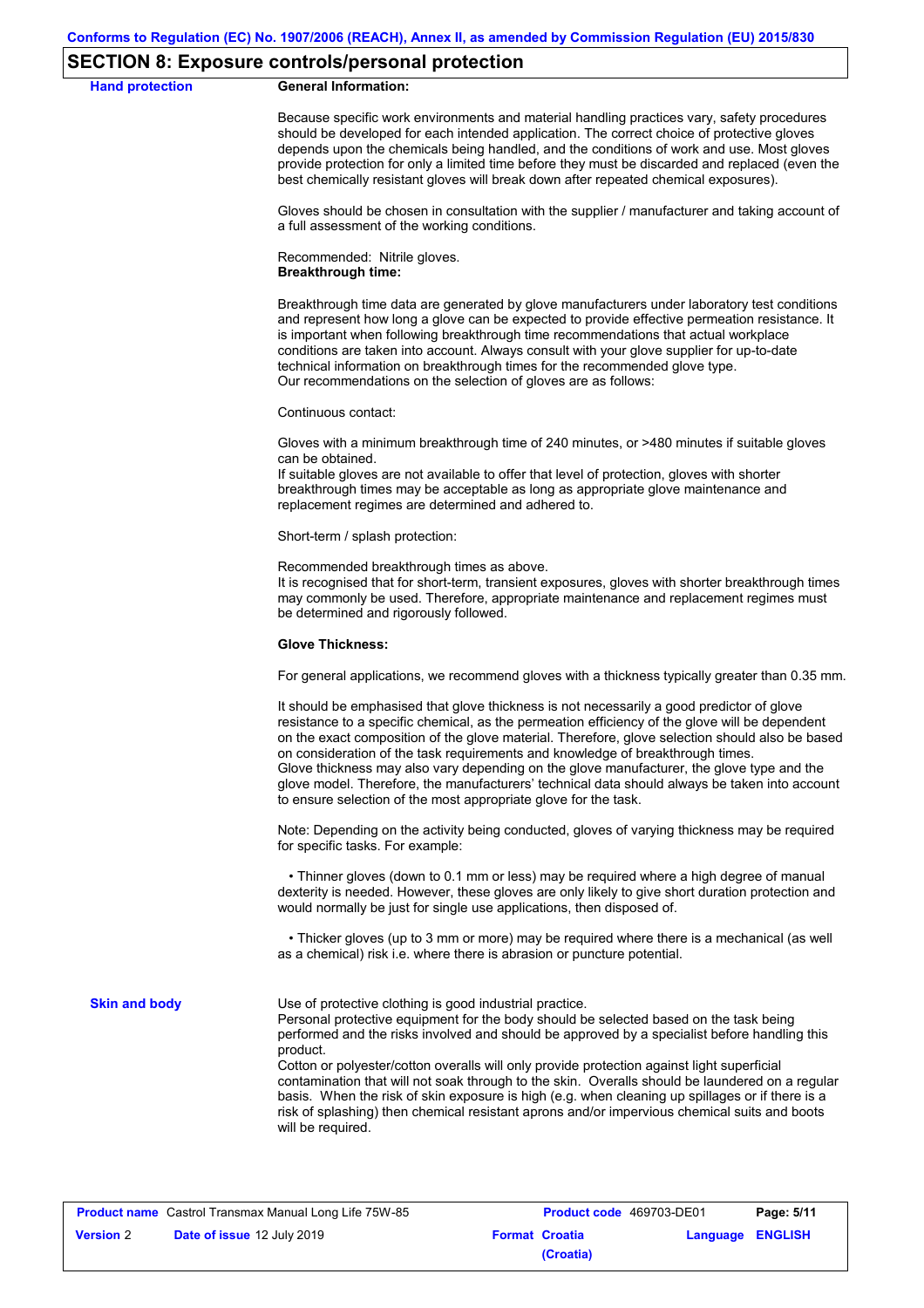# **SECTION 8: Exposure controls/personal protection**

| <b>Refer to standards:</b>                | Respiratory protection: EN 529<br>Gloves: EN 420, EN 374<br>Eye protection: EN 166<br>Filtering half-mask: EN 149<br>Filtering half-mask with valve: EN 405<br>Half-mask: EN 140 plus filter<br>Full-face mask: EN 136 plus filter<br>Particulate filters: EN 143<br>Gas/combined filters: EN 14387                           |
|-------------------------------------------|-------------------------------------------------------------------------------------------------------------------------------------------------------------------------------------------------------------------------------------------------------------------------------------------------------------------------------|
| <b>Environmental exposure</b><br>controls | Emissions from ventilation or work process equipment should be checked to ensure they<br>comply with the requirements of environmental protection legislation. In some cases, fume<br>scrubbers, filters or engineering modifications to the process equipment will be necessary to<br>reduce emissions to acceptable levels. |

# **SECTION 9: Physical and chemical properties**

**9.1 Information on basic physical and chemical properties**

| <b>Appearance</b>                                      |                                                                                                                                                   |
|--------------------------------------------------------|---------------------------------------------------------------------------------------------------------------------------------------------------|
| <b>Physical state</b>                                  | Liquid.                                                                                                                                           |
| <b>Colour</b>                                          | Brown.                                                                                                                                            |
| <b>Odour</b>                                           | Not available.                                                                                                                                    |
| <b>Odour threshold</b>                                 | Not available.                                                                                                                                    |
| pH                                                     | Not available.                                                                                                                                    |
| <b>Melting point/freezing point</b>                    | Not available.                                                                                                                                    |
| Initial boiling point and boiling<br>range             | Not available.                                                                                                                                    |
| <b>Pour point</b>                                      | $-60 °C$                                                                                                                                          |
| <b>Flash point</b>                                     | Open cup: >200°C (>392°F) [Cleveland.]                                                                                                            |
| <b>Evaporation rate</b>                                | Not available.                                                                                                                                    |
| <b>Flammability (solid, gas)</b>                       | Not available.                                                                                                                                    |
| <b>Upper/lower flammability or</b><br>explosive limits | Not available.                                                                                                                                    |
| <b>Vapour pressure</b>                                 | Not available.                                                                                                                                    |
| <b>Vapour density</b>                                  | Not available.                                                                                                                                    |
| <b>Relative density</b>                                | Not available.                                                                                                                                    |
| <b>Density</b>                                         | <1000 kg/m <sup>3</sup> (<1 g/cm <sup>3</sup> ) at 15 <sup>°</sup> C                                                                              |
| Solubility(ies)                                        | insoluble in water.                                                                                                                               |
| <b>Partition coefficient: n-octanol/</b><br>water      | >3                                                                                                                                                |
| <b>Auto-ignition temperature</b>                       | Not available.                                                                                                                                    |
| <b>Decomposition temperature</b>                       | Not available.                                                                                                                                    |
| <b>Viscosity</b>                                       | Kinematic: 64.6 mm <sup>2</sup> /s (64.6 cSt) at 40 $^{\circ}$ C<br>Kinematic: 11.5 to 12 mm <sup>2</sup> /s (11.5 to 12 cSt) at 100 $^{\circ}$ C |
| <b>Explosive properties</b>                            | Not available.                                                                                                                                    |
| <b>Oxidising properties</b>                            | Not available.                                                                                                                                    |

### **9.2 Other information**

No additional information.

| <b>SECTION 10: Stability and reactivity</b>                  |                                                                                                                                                                         |                                    |          |                |  |
|--------------------------------------------------------------|-------------------------------------------------------------------------------------------------------------------------------------------------------------------------|------------------------------------|----------|----------------|--|
| <b>10.1 Reactivity</b>                                       | No specific test data available for this product. Refer to Conditions to avoid and Incompatible<br>materials for additional information.                                |                                    |          |                |  |
| <b>10.2 Chemical stability</b>                               | The product is stable.                                                                                                                                                  |                                    |          |                |  |
| 10.3 Possibility of<br>hazardous reactions                   | Under normal conditions of storage and use, hazardous reactions will not occur.<br>Under normal conditions of storage and use, hazardous polymerisation will not occur. |                                    |          |                |  |
| <b>10.4 Conditions to avoid</b>                              | Avoid all possible sources of ignition (spark or flame).                                                                                                                |                                    |          |                |  |
| 10.5 Incompatible materials                                  | Reactive or incompatible with the following materials: oxidising materials.                                                                                             |                                    |          |                |  |
| <b>Product name</b> Castrol Transmax Manual Long Life 75W-85 |                                                                                                                                                                         | <b>Product code</b> 469703-DE01    |          | Page: 6/11     |  |
| <b>Version 2</b><br>Date of issue 12 July 2019               |                                                                                                                                                                         | <b>Format Croatia</b><br>(Croatia) | Language | <b>ENGLISH</b> |  |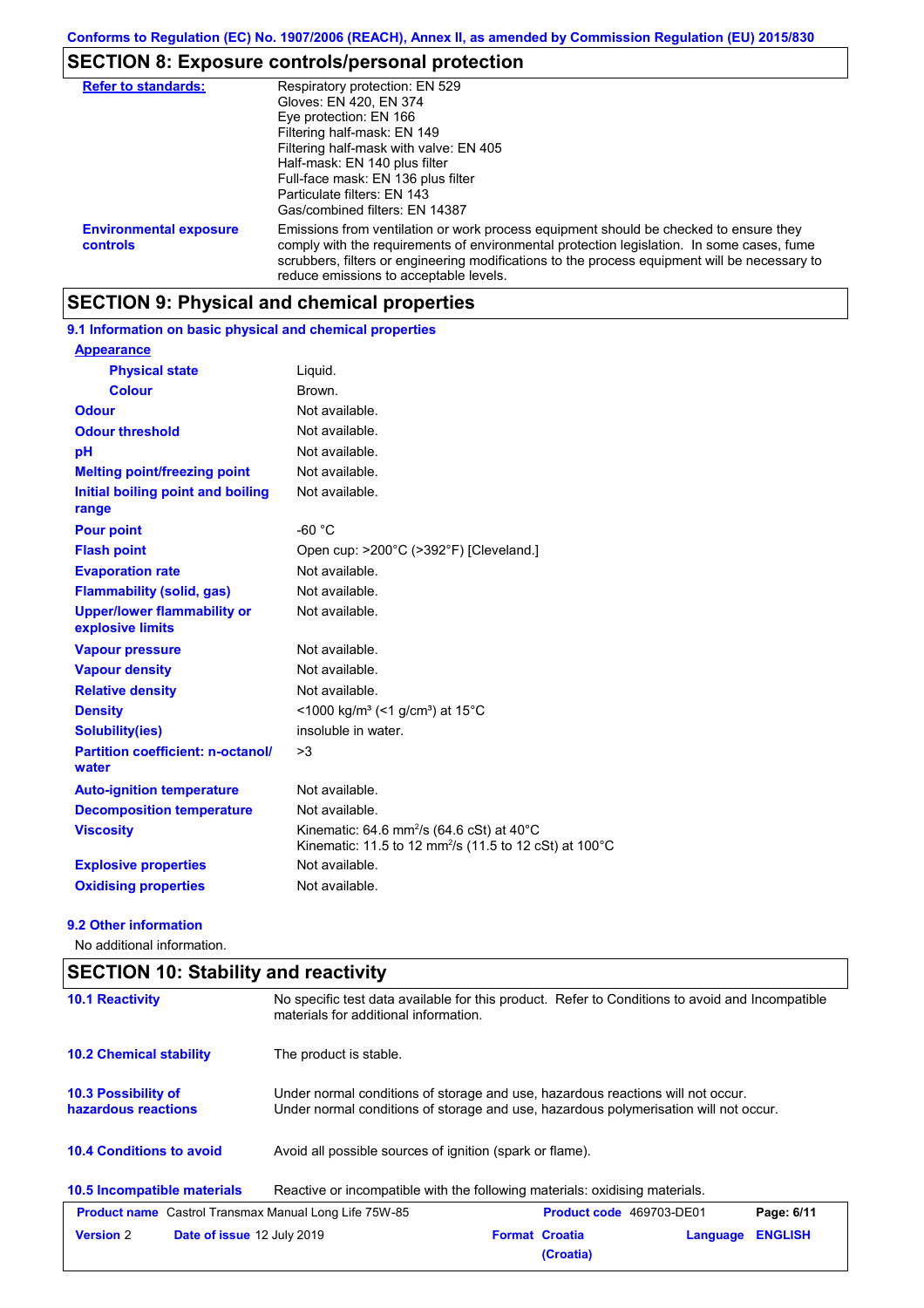# **SECTION 10: Stability and reactivity**

Under normal conditions of storage and use, hazardous decomposition products should not be produced.

# **decomposition products SECTION 11: Toxicological information**

# **11.1 Information on toxicological effects**

### **Acute toxicity estimates**

**10.6 Hazardous** 

| <b>Product/ingredient name</b>                                                                         |                                                                                                                             | Oral (mg/<br>kg) | <b>Dermal</b><br>(mg/kg) | <b>Inhalation</b><br>(gases)<br>(ppm) | <b>Inhalation</b><br>(vapours)<br>(mg/l) | <b>Inhalation</b><br>(dusts<br>and mists)<br>(mg/l) |
|--------------------------------------------------------------------------------------------------------|-----------------------------------------------------------------------------------------------------------------------------|------------------|--------------------------|---------------------------------------|------------------------------------------|-----------------------------------------------------|
|                                                                                                        | <b>Zastrol Transmax Manual Long Life 75W-85</b><br>Dec-1-ene, dimers, hydrogenated                                          |                  | N/A<br>N/A               | N/A<br>N/A                            | N/A<br>N/A                               | 15<br>1.5                                           |
| <b>Information on likely</b><br>Routes of entry anticipated: Dermal, Inhalation.<br>routes of exposure |                                                                                                                             |                  |                          |                                       |                                          |                                                     |
| <b>Potential acute health effects</b>                                                                  |                                                                                                                             |                  |                          |                                       |                                          |                                                     |
| <b>Inhalation</b>                                                                                      | Vapour inhalation under ambient conditions is not normally a problem due to low vapour<br>pressure.                         |                  |                          |                                       |                                          |                                                     |
| <b>Ingestion</b>                                                                                       | No known significant effects or critical hazards.                                                                           |                  |                          |                                       |                                          |                                                     |
| <b>Skin contact</b>                                                                                    | Defatting to the skin. May cause skin dryness and irritation.                                                               |                  |                          |                                       |                                          |                                                     |
| <b>Eye contact</b>                                                                                     | No known significant effects or critical hazards.                                                                           |                  |                          |                                       |                                          |                                                     |
| Symptoms related to the physical, chemical and toxicological characteristics                           |                                                                                                                             |                  |                          |                                       |                                          |                                                     |
| <b>Inhalation</b>                                                                                      | May be harmful by inhalation if exposure to vapour, mists or fumes resulting from thermal<br>decomposition products occurs. |                  |                          |                                       |                                          |                                                     |
| <b>Ingestion</b>                                                                                       | No specific data.                                                                                                           |                  |                          |                                       |                                          |                                                     |
| <b>Skin contact</b>                                                                                    | Adverse symptoms may include the following:<br>irritation<br>dryness<br>cracking                                            |                  |                          |                                       |                                          |                                                     |
| <b>Eye contact</b>                                                                                     | No specific data.                                                                                                           |                  |                          |                                       |                                          |                                                     |
| Delayed and immediate effects as well as chronic effects from short and long-term exposure             |                                                                                                                             |                  |                          |                                       |                                          |                                                     |
| <b>Inhalation</b>                                                                                      | Overexposure to the inhalation of airborne droplets or aerosols may cause irritation of the<br>respiratory tract.           |                  |                          |                                       |                                          |                                                     |
| <b>Ingestion</b>                                                                                       | Ingestion of large quantities may cause nausea and diarrhoea.                                                               |                  |                          |                                       |                                          |                                                     |
| <b>Skin contact</b>                                                                                    | Prolonged or repeated contact can defat the skin and lead to irritation and/or dermatitis.                                  |                  |                          |                                       |                                          |                                                     |
| <b>Eye contact</b>                                                                                     | Potential risk of transient stinging or redness if accidental eye contact occurs.                                           |                  |                          |                                       |                                          |                                                     |
| <b>Potential chronic health effects</b>                                                                |                                                                                                                             |                  |                          |                                       |                                          |                                                     |
| <b>General</b>                                                                                         | No known significant effects or critical hazards.                                                                           |                  |                          |                                       |                                          |                                                     |
| <b>Carcinogenicity</b>                                                                                 | No known significant effects or critical hazards.                                                                           |                  |                          |                                       |                                          |                                                     |
| <b>Mutagenicity</b>                                                                                    | No known significant effects or critical hazards.                                                                           |                  |                          |                                       |                                          |                                                     |
| <b>Developmental effects</b>                                                                           | No known significant effects or critical hazards.                                                                           |                  |                          |                                       |                                          |                                                     |
| <b>Fertility effects</b>                                                                               | No known significant effects or critical hazards.                                                                           |                  |                          |                                       |                                          |                                                     |

# **SECTION 12: Ecological information**

# **12.1 Toxicity**

**Environmental hazards** Not classified as dangerous

### **12.2 Persistence and degradability**

Not expected to be rapidly degradable.

### **12.3 Bioaccumulative potential**

This product is not expected to bioaccumulate through food chains in the environment.

| <b>12.4 Mobility in soil</b>                                  |                                                                      |
|---------------------------------------------------------------|----------------------------------------------------------------------|
| <b>Soil/water partition</b><br>coefficient (K <sub>oc</sub> ) | Not available.                                                       |
| <b>Mobility</b>                                               | Spillages may penetrate the soil causing ground water contamination. |

|                  | <b>Product name</b> Castrol Transmax Manual Long Life 75W-85 | <b>Product code</b> 469703-DE01 |                  | Page: 7/11 |
|------------------|--------------------------------------------------------------|---------------------------------|------------------|------------|
| <b>Version 2</b> | <b>Date of issue 12 July 2019</b>                            | <b>Format Croatia</b>           | Language ENGLISH |            |
|                  |                                                              | (Croatia)                       |                  |            |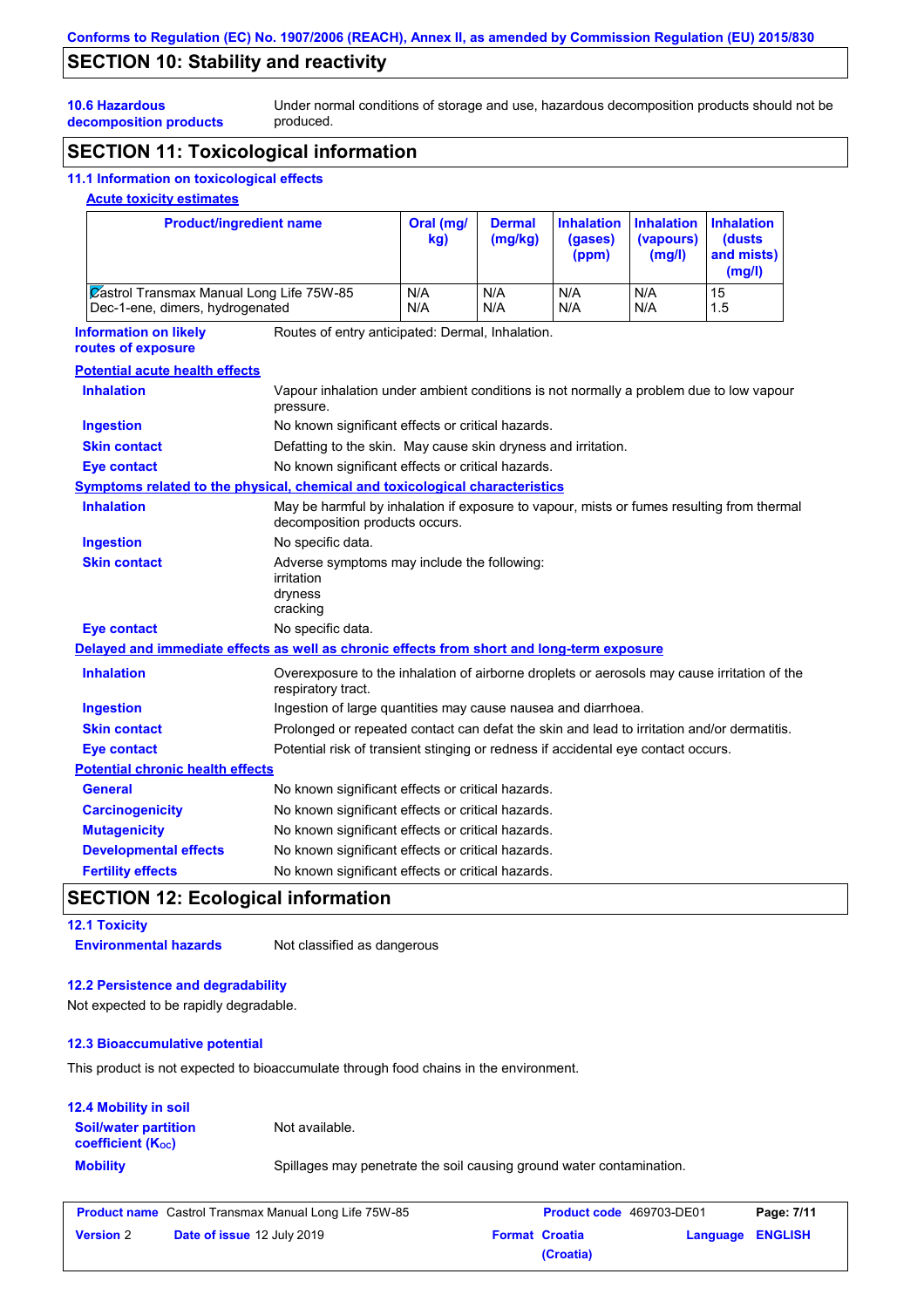| Conforms to Regulation (EC) No. 1907/2006 (REACH), Annex II, as amended by Commission Regulation (EU) 2015/830 |  |
|----------------------------------------------------------------------------------------------------------------|--|
|----------------------------------------------------------------------------------------------------------------|--|

### **SECTION 12: Ecological information**

**12.5 Results of PBT and vPvB assessment**

Product does not meet the criteria for PBT or vPvB according to Regulation (EC) No. 1907/2006, Annex XIII.

### **12.6 Other adverse effects**

**Other ecological information**

Spills may form a film on water surfaces causing physical damage to organisms. Oxygen transfer could also be impaired.

### **SECTION 13: Disposal considerations**

### **European waste catalogue (EWC) Hazardous waste** Yes. Where possible, arrange for product to be recycled. Dispose of via an authorised person/ licensed waste disposal contractor in accordance with local regulations. **Methods of disposal 13.1 Waste treatment methods Product Waste code Waste designation** 13 02 08\* **other engine, gear and lubricating oils**

However, deviation from the intended use and/or the presence of any potential contaminants may require an alternative waste disposal code to be assigned by the end user.

### **Packaging**

| <b>Methods of disposal</b> | Where possible, arrange for product to be recycled. Dispose of via an authorised person/<br>licensed waste disposal contractor in accordance with local regulations.                                                                                                                                                                                                                                                                                                                            |
|----------------------------|-------------------------------------------------------------------------------------------------------------------------------------------------------------------------------------------------------------------------------------------------------------------------------------------------------------------------------------------------------------------------------------------------------------------------------------------------------------------------------------------------|
| <b>Special precautions</b> | This material and its container must be disposed of in a safe way. Care should be taken when<br>handling emptied containers that have not been cleaned or rinsed out. Empty containers or<br>liners may retain some product residues. Empty containers represent a fire hazard as they may<br>contain flammable product residues and vapour. Never weld, solder or braze empty containers.<br>Avoid dispersal of spilt material and runoff and contact with soil, waterways, drains and sewers. |
| <b>References</b>          | Commission 2014/955/EU<br>Directive 2008/98/EC                                                                                                                                                                                                                                                                                                                                                                                                                                                  |

# **SECTION 14: Transport information**

|                                           | <b>ADR/RID</b>        | <b>ADN</b>                                                                                                                                                                                                            | <b>IMDG</b>    | <b>IATA</b>                                                                                                             |
|-------------------------------------------|-----------------------|-----------------------------------------------------------------------------------------------------------------------------------------------------------------------------------------------------------------------|----------------|-------------------------------------------------------------------------------------------------------------------------|
| 14.1 UN number                            | <b>Not regulated.</b> | <b>D</b> N3082                                                                                                                                                                                                        | Not regulated. | Not regulated.                                                                                                          |
| 14.2 UN proper<br>shipping name           |                       | Environmentally<br>hazardous substance.<br>liquid, n.o.s. (3-<br>(isodecyloxy)<br>propylamine)                                                                                                                        |                |                                                                                                                         |
| <b>14.3 Transport</b><br>hazard class(es) |                       | $\overline{\mathbf{S}}$                                                                                                                                                                                               |                |                                                                                                                         |
| <b>14.4 Packing</b><br>group              |                       | $\overline{\mathbf{W}}$                                                                                                                                                                                               |                |                                                                                                                         |
| $14.5$<br><b>Environmental</b><br>hazards | No.                   | Yes.                                                                                                                                                                                                                  | No.            | No.                                                                                                                     |
| <b>Additional</b><br><b>information</b>   |                       | This product is not<br>regulated as a<br>dangerous good when<br>transported in sizes of<br>≤5 L or ≤5 kg, provided<br>the packagings meet<br>the general provisions<br>of 4.1.1.1, 4.1.1.2 and<br>4.1.1.4 to 4.1.1.8. |                | The environmentally<br>hazardous substance<br>mark may appear if<br>required by other<br>transportation<br>regulations. |

### **14.6 Special precautions for user** Not available.

| <b>Product name</b> Castrol Transmax Manual Long Life 75W-85 |                                   | <b>Product code</b> 469703-DE01 |                       | Page: 8/11              |  |
|--------------------------------------------------------------|-----------------------------------|---------------------------------|-----------------------|-------------------------|--|
| <b>Version 2</b>                                             | <b>Date of issue 12 July 2019</b> |                                 | <b>Format Croatia</b> | <b>Language ENGLISH</b> |  |
|                                                              |                                   |                                 | (Croatia)             |                         |  |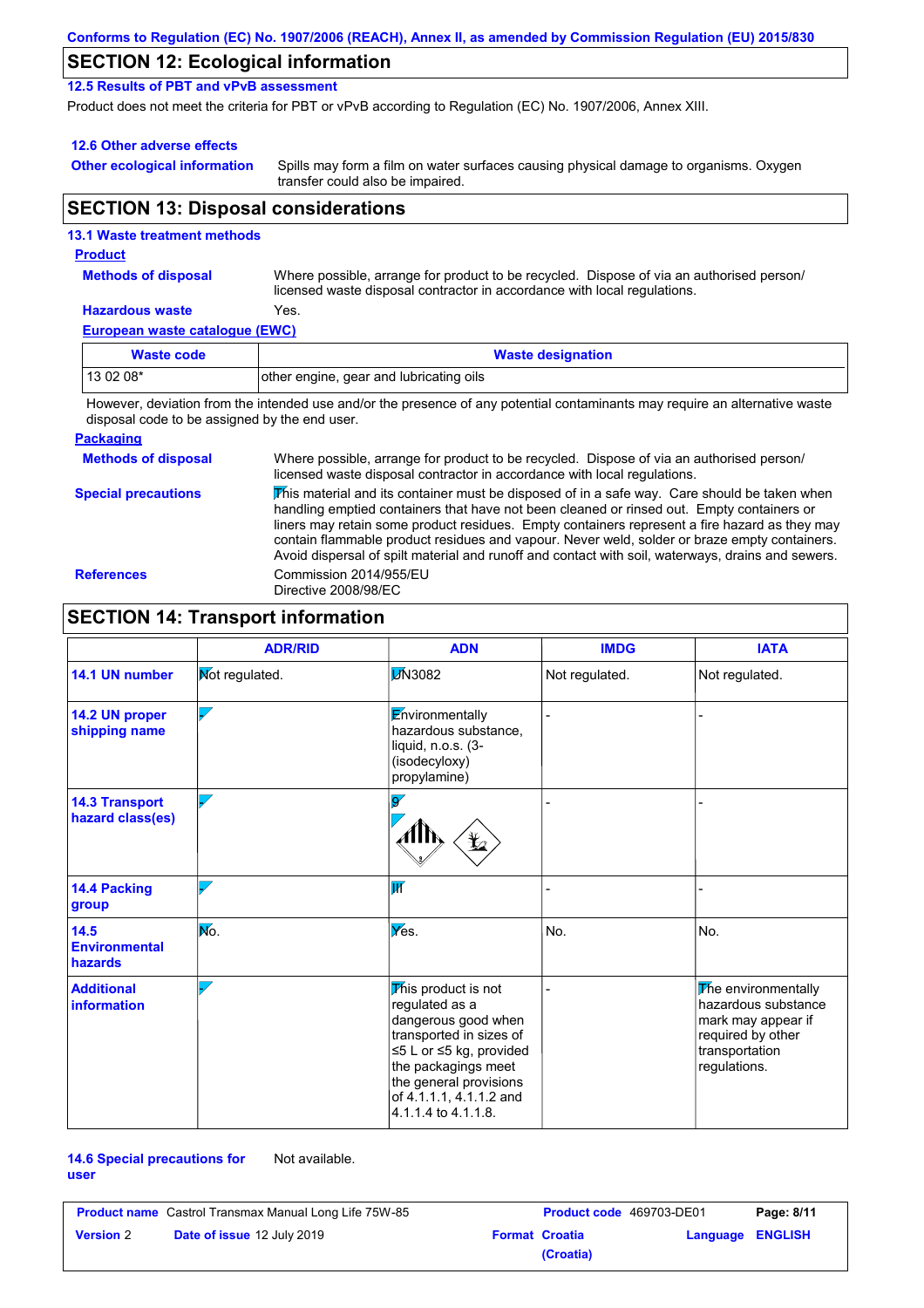# **SECTION 14: Transport information**

**14.7 Transport in bulk according to Annex II of Marpol and the IBC Code**

Not available.

# **SECTION 15: Regulatory information**

|                                                                 | 15.1 Safety, health and environmental regulations/legislation specific for the substance or mixture                            |
|-----------------------------------------------------------------|--------------------------------------------------------------------------------------------------------------------------------|
| EU Regulation (EC) No. 1907/2006 (REACH)                        |                                                                                                                                |
| <b>Annex XIV - List of substances subject to authorisation</b>  |                                                                                                                                |
| <b>Annex XIV</b>                                                |                                                                                                                                |
| None of the components are listed.                              |                                                                                                                                |
| <b>Substances of very high concern</b>                          |                                                                                                                                |
| None of the components are listed.                              |                                                                                                                                |
| <b>Other regulations</b>                                        |                                                                                                                                |
| <b>REACH Status</b>                                             | The company, as identified in Section 1, sells this product in the EU in compliance with the<br>current requirements of REACH. |
| <b>United States inventory</b><br>(TSCA 8b)                     | All components are active or exempted.                                                                                         |
| <b>Australia inventory (AICS)</b>                               | All components are listed or exempted.                                                                                         |
| <b>Canada inventory</b>                                         | All components are listed or exempted.                                                                                         |
| <b>China inventory (IECSC)</b>                                  | All components are listed or exempted.                                                                                         |
| <b>Japan inventory (ENCS)</b>                                   | At least one component is not listed.                                                                                          |
| <b>Korea inventory (KECI)</b>                                   | All components are listed or exempted.                                                                                         |
| <b>Philippines inventory</b><br>(PICCS)                         | All components are listed or exempted.                                                                                         |
| <b>Taiwan Chemical</b><br><b>Substances Inventory</b><br>(TCSI) | All components are listed or exempted.                                                                                         |
| Ozone depleting substances (1005/2009/EU)                       |                                                                                                                                |
| Not listed.                                                     |                                                                                                                                |
| Prior Informed Consent (PIC) (649/2012/EU)                      |                                                                                                                                |
| Not listed.                                                     |                                                                                                                                |
| <b>Seveso Directive</b>                                         |                                                                                                                                |
| This product is not controlled under the Seveso Directive.      |                                                                                                                                |

**15.2 Chemical safety** 

**assessment**

A Chemical Safety Assessment has been carried out for one or more of the substances within this mixture. A Chemical Safety Assessment has not been carried out for the mixture itself.

# **SECTION 16: Other information**

| <b>Abbreviations and acronyms</b>                                                                | ADN = European Provisions concerning the International Carriage of Dangerous Goods by                                                                                                                                                                                                                                                                                                                                                     |  |                          |          |                |  |  |
|--------------------------------------------------------------------------------------------------|-------------------------------------------------------------------------------------------------------------------------------------------------------------------------------------------------------------------------------------------------------------------------------------------------------------------------------------------------------------------------------------------------------------------------------------------|--|--------------------------|----------|----------------|--|--|
|                                                                                                  | Inland Waterway<br>ADR = The European Agreement concerning the International Carriage of Dangerous Goods by<br>Road<br>$ATE = Acute Toxicity Estimate$<br><b>BCF</b> = Bioconcentration Factor<br>CAS = Chemical Abstracts Service<br>CLP = Classification, Labelling and Packaging Regulation [Regulation (EC) No. 1272/2008]<br>CSA = Chemical Safety Assessment<br>CSR = Chemical Safety Report<br>DMEL = Derived Minimal Effect Level |  |                          |          |                |  |  |
|                                                                                                  | DNEL = Derived No Effect Level                                                                                                                                                                                                                                                                                                                                                                                                            |  |                          |          |                |  |  |
| EINECS = European Inventory of Existing Commercial chemical Substances<br>ES = Exposure Scenario |                                                                                                                                                                                                                                                                                                                                                                                                                                           |  |                          |          |                |  |  |
|                                                                                                  | EUH statement = CLP-specific Hazard statement                                                                                                                                                                                                                                                                                                                                                                                             |  |                          |          |                |  |  |
|                                                                                                  | EWC = European Waste Catalogue                                                                                                                                                                                                                                                                                                                                                                                                            |  |                          |          |                |  |  |
|                                                                                                  | GHS = Globally Harmonized System of Classification and Labelling of Chemicals                                                                                                                                                                                                                                                                                                                                                             |  |                          |          |                |  |  |
|                                                                                                  | IATA = International Air Transport Association<br>IBC = Intermediate Bulk Container                                                                                                                                                                                                                                                                                                                                                       |  |                          |          |                |  |  |
|                                                                                                  |                                                                                                                                                                                                                                                                                                                                                                                                                                           |  |                          |          |                |  |  |
|                                                                                                  | LogPow = logarithm of the octanol/water partition coefficient                                                                                                                                                                                                                                                                                                                                                                             |  |                          |          |                |  |  |
| <b>Product name</b> Castrol Transmax Manual Long Life 75W-85                                     |                                                                                                                                                                                                                                                                                                                                                                                                                                           |  | Product code 469703-DE01 |          | Page: 9/11     |  |  |
| Date of issue 12 July 2019<br><b>Version 2</b>                                                   |                                                                                                                                                                                                                                                                                                                                                                                                                                           |  | <b>Format Croatia</b>    | Language | <b>ENGLISH</b> |  |  |
|                                                                                                  |                                                                                                                                                                                                                                                                                                                                                                                                                                           |  | (Croatia)                |          |                |  |  |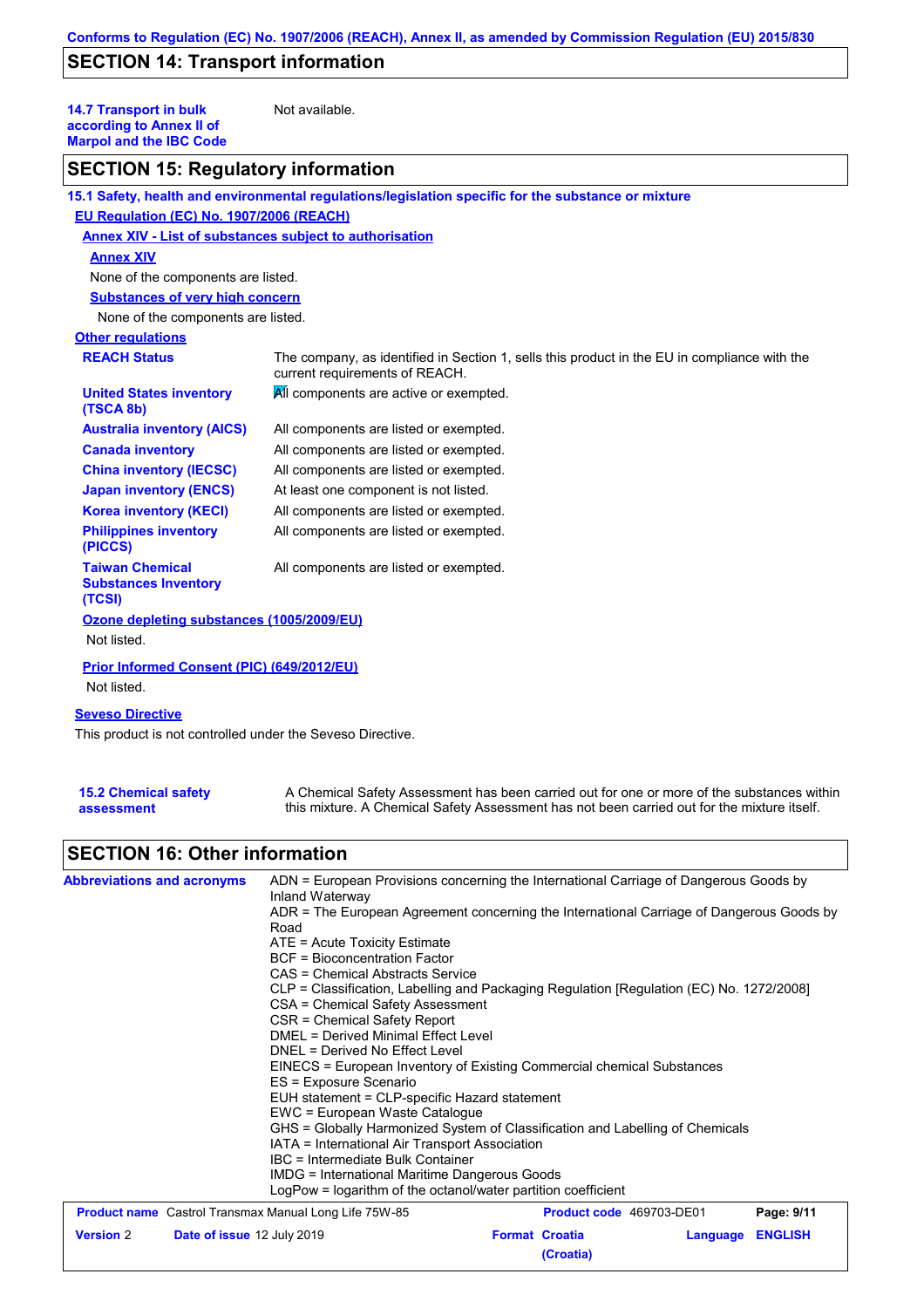### **SECTION 16: Other information**

MARPOL = International Convention for the Prevention of Pollution From Ships, 1973 as modified by the Protocol of 1978. ("Marpol" = marine pollution) OECD = Organisation for Economic Co-operation and Development PBT = Persistent, Bioaccumulative and Toxic PNEC = Predicted No Effect Concentration REACH = Registration, Evaluation, Authorisation and Restriction of Chemicals Regulation [Regulation (EC) No. 1907/2006] RID = The Regulations concerning the International Carriage of Dangerous Goods by Rail RRN = REACH Registration Number SADT = Self-Accelerating Decomposition Temperature SVHC = Substances of Very High Concern STOT-RE = Specific Target Organ Toxicity - Repeated Exposure STOT-SE = Specific Target Organ Toxicity - Single Exposure TWA = Time weighted average UN = United Nations UVCB = Complex hydrocarbon substance VOC = Volatile Organic Compound vPvB = Very Persistent and Very Bioaccumulative Varies = may contain one or more of the following 64741-88-4 / RRN 01-2119488706-23, 64741-89-5 / RRN 01-2119487067-30, 64741-95-3 / RRN 01-2119487081-40, 64741-96-4/ RRN 01-2119483621-38, 64742-01-4 / RRN 01-2119488707-21, 64742-44-5 / RRN 01-2119985177-24, 64742-45-6, 64742-52-5 / RRN 01-2119467170-45, 64742-53-6 / RRN 01-2119480375-34, 64742-54-7 / RRN 01-2119484627-25, 64742-55-8 / RRN 01-2119487077-29, 64742-56-9 / RRN 01-2119480132-48, 64742-57-0 / RRN 01-2119489287-22, 64742-58-1, 64742-62-7 / RRN 01-2119480472-38, 64742-63-8, 64742-65-0 / RRN 01-2119471299-27, 64742-70-7 / RRN 01-2119487080-42, 72623-85-9 / RRN 01-2119555262-43, 72623-86-0 / RRN 01-2119474878-16, 72623-87-1 / RRN 01-2119474889-13

**Procedure used to derive the classification according to Regulation (EC) No. 1272/2008 [CLP/GHS]**

| <b>Classification</b>                                                                  |                                                               | <b>Justification</b> |                                                                                   |  |  |  |  |
|----------------------------------------------------------------------------------------|---------------------------------------------------------------|----------------------|-----------------------------------------------------------------------------------|--|--|--|--|
| Not classified.                                                                        |                                                               |                      |                                                                                   |  |  |  |  |
| <b>Full text of abbreviated H</b><br>H304<br>H332<br><b>statements</b>                 |                                                               |                      | May be fatal if swallowed and enters airways.<br>Harmful if inhaled.              |  |  |  |  |
| <b>Full text of classifications</b><br><b>[CLP/GHS]</b>                                | $\overline{\mathsf{Acute}}$ Tox. 4, H332<br>Asp. Tox. 1, H304 |                      | ACUTE TOXICITY (inhalation) - Category 4<br><b>ASPIRATION HAZARD - Category 1</b> |  |  |  |  |
| <b>History</b>                                                                         |                                                               |                      |                                                                                   |  |  |  |  |
| Date of issue/Date of<br>revision                                                      | 12/07/2019                                                    |                      |                                                                                   |  |  |  |  |
| Date of previous issue                                                                 | 26/07/2018.                                                   |                      |                                                                                   |  |  |  |  |
| <b>Prepared by</b>                                                                     | <b>Product Stewardship</b>                                    |                      |                                                                                   |  |  |  |  |
| $\triangledown$ Indicates information that has changed from previously issued version. |                                                               |                      |                                                                                   |  |  |  |  |

### **Notice to reader**

All reasonably practicable steps have been taken to ensure this data sheet and the health, safety and environmental information contained in it is accurate as of the date specified below. No warranty or representation, express or implied is made as to the accuracy or completeness of the data and information in this data sheet.

The data and advice given apply when the product is sold for the stated application or applications. You should not use the product other than for the stated application or applications without seeking advice from BP Group.

It is the user's obligation to evaluate and use this product safely and to comply with all applicable laws and regulations. The BP Group shall not be responsible for any damage or injury resulting from use, other than the stated product use of the material, from any failure to adhere to recommendations, or from any hazards inherent in the nature of the material. Purchasers of the product for supply to a third party for use at work, have a duty to take all necessary steps to ensure that any person handling or using the product is provided with the information in this sheet. Employers have a duty to tell employees and others who may be affected of any hazards described in this sheet and of any precautions that should be taken. You can contact the BP Group to ensure that this document is the most current available. Alteration of this document is strictly prohibited.

| <b>Product name</b> Castrol Transmax Manual Long Life 75W-85 |                                   | <b>Product code</b> 469703-DE01 |           | Page: 10/11      |  |
|--------------------------------------------------------------|-----------------------------------|---------------------------------|-----------|------------------|--|
| <b>Version 2</b>                                             | <b>Date of issue 12 July 2019</b> | <b>Format Croatia</b>           |           | Language ENGLISH |  |
|                                                              |                                   |                                 | (Croatia) |                  |  |